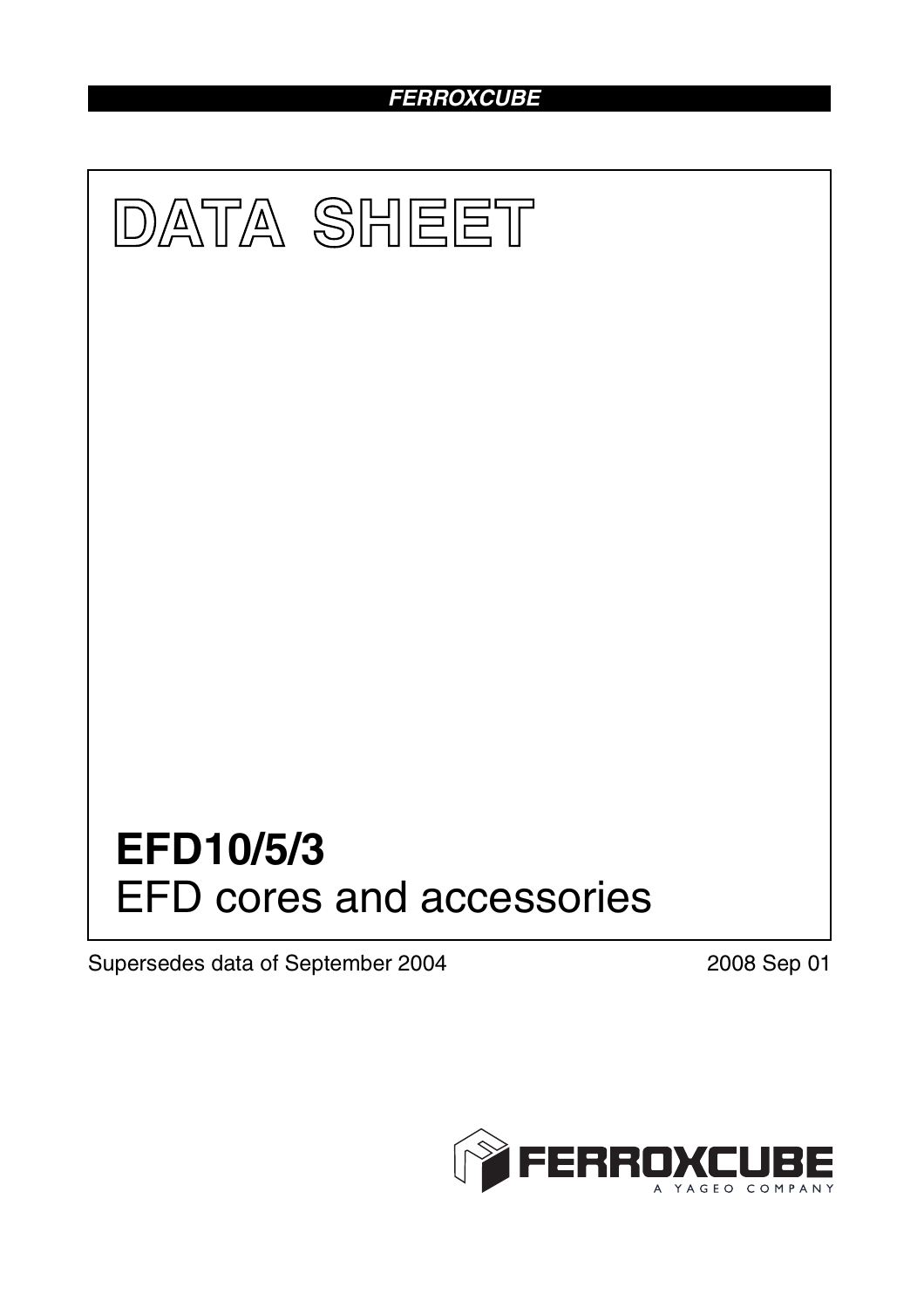### **CORES**

## **Effective core parameters**

| <b>SYMBOL</b>             | <b>PARAMETER</b>         | <b>UNIT</b>    |                 |
|---------------------------|--------------------------|----------------|-----------------|
| $\Sigma(I/A)$             | core factor (C1)         | 3.29           | $mm-1$          |
| $V_{e}$                   | effective volume         | 171            | mm <sup>3</sup> |
| $\mathsf{I}_{\mathsf{e}}$ | 23.7<br>effective length |                | mm              |
| $A_{\rm e}$               | 7.2<br>effective area    |                | mm <sup>2</sup> |
| $\mathbf{A}_{\text{min}}$ | minimum area<br>6.5      |                | mm <sup>2</sup> |
| m                         | mass of core half        | $\approx 0.45$ | g               |



### **Core sets**

Clamping force for  $A_L$  measurements,  $10 \pm 5$  N.

| <b>GRADE</b> | $A_L$<br>(nH) | $\mu_{\mathbf{e}}$ | <b>AIR GAP</b><br>$(\mu m)$ | <b>TYPE NUMBER</b>   |
|--------------|---------------|--------------------|-----------------------------|----------------------|
| 3C90         | $25 + 5%$     | $\approx 66$       | $\approx 610$               | EFD10/5/3-3C90-A25-S |
|              | 40 $\pm$ 8%   | $\approx$ 105      | $\approx$ 310               | EFD10/5/3-3C90-A40-S |
|              | $63 + 10%$    | $\approx$ 165      | $\approx 170$               | EFD10/5/3-3C90-A63-S |
|              | 585 ±25%      | $\approx$ 1510     | $\approx 0$                 | EFD10/5/3-3C90-S     |
| 3C94         | $25 + 5%$     | $\approx 66$       | $\approx 610$               | EFD10/5/3-3C94-A25-S |
|              | 40 $\pm$ 8%   | $\approx$ 105      | $\approx$ 310               | EFD10/5/3-3C94-A40-S |
|              | $63 + 10%$    | $\approx$ 165      | $\approx 170$               | EFD10/5/3-3C94-A63-S |
|              | 585 ±25%      | $\approx$ 1510     | $\approx$ 0                 | EFD10/5/3-3C94-S     |
| 3C96<br>des  | 525 ± 25%     | $\approx$ 1360     | $\approx$ 0                 | EFD10/5/3-3C96-S     |
| 3F3          | $25 + 5%$     | $\approx 66$       | $\approx 610$               | EFD10/5/3-3F3-A25-S  |
|              | 40 $\pm$ 8%   | $\approx$ 105      | $\approx 310$               | EFD10/5/3-3F3-A40-S  |
|              | $63 + 10%$    | $\approx$ 165      | $\approx 170$               | EFD10/5/3-3F3-A63-S  |
|              | 500 ±25%      | $\approx$ 1290     | $\approx 0$                 | EFD10/5/3-3F3-S      |
| 3F35<br>des  | 400 ±25%      | $\approx$ 1030     | $\approx$ 0                 | EFD10/5/3-3F35-S     |
| 3F4<br>des   | $25 + 5%$     | $\approx 66$       | $\approx 570$               | EFD10/5/3-3F4-A25-S  |
|              | 40 $\pm$ 8%   | $\approx 105$      | $\approx 280$               | EFD10/5/3-3F4-A40-S  |
|              | 63 ± 10%      | $\approx$ 165      | $\approx$ 150               | EFD10/5/3-3F4-A63-S  |
|              | 280 ± 25%     | $\approx 730$      | $\approx 0$                 | EFD10/5/3-3F4-S      |
| 3F45<br>டை   | 280 ± 25%     | $\approx 730$      | $\approx 0$                 | EFD10/5/3-3F45-S     |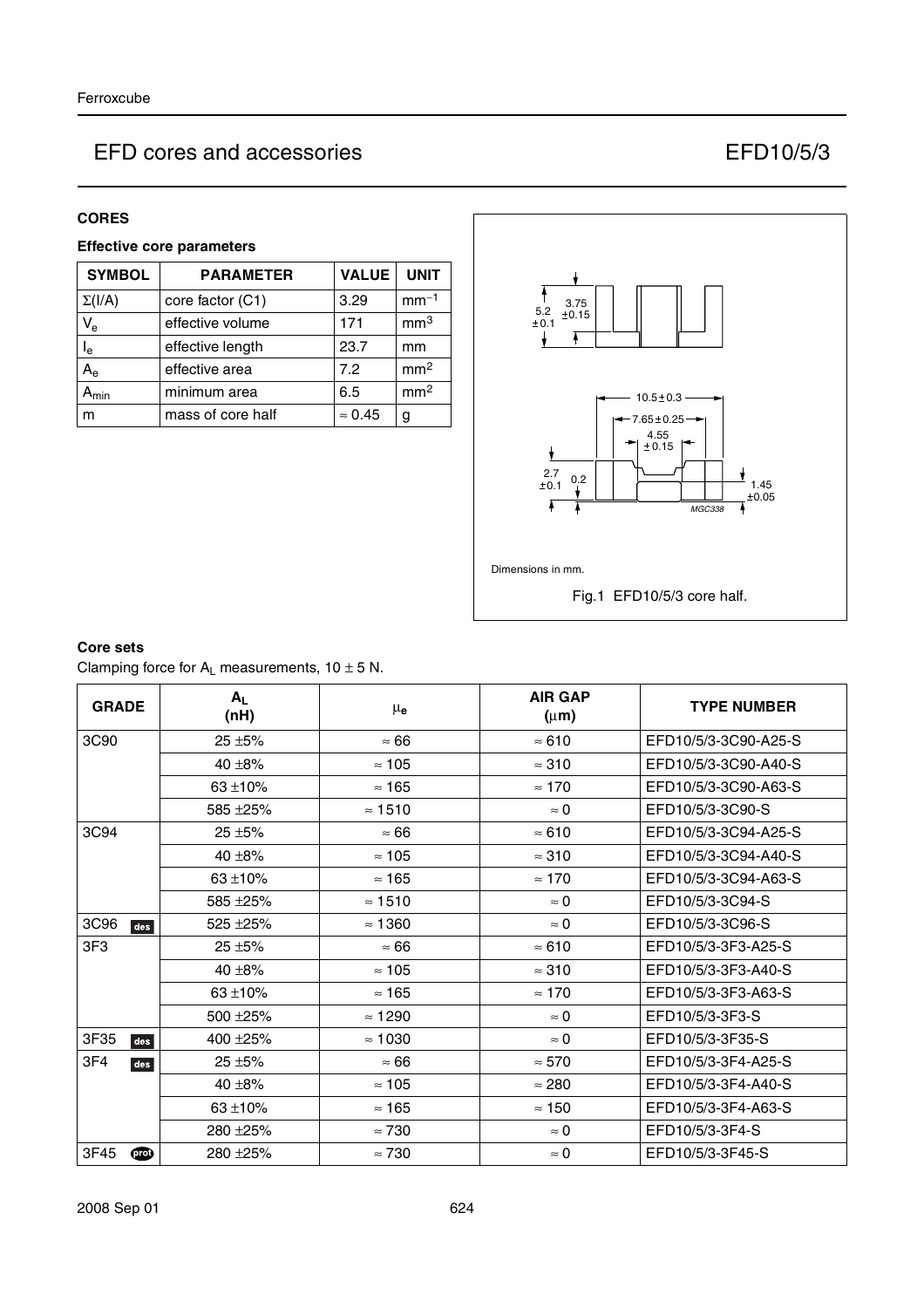|                 | $B(mT)$ at                                      | CORE LOSS (W) at                                |                                                 |                                               |                                                 |  |
|-----------------|-------------------------------------------------|-------------------------------------------------|-------------------------------------------------|-----------------------------------------------|-------------------------------------------------|--|
| <b>GRADE</b>    | $H = 250$ A/m;<br>$f = 25$ kHz;<br>$T = 100 °C$ | $f = 100$ kHz;<br>$B = 100$ mT;<br>$T = 100 °C$ | $f = 100$ kHz;<br>$B = 200$ mT;<br>$T = 100 °C$ | f = 400 kHz;<br>$B = 50 mT$ ;<br>$T = 100 °C$ | $f = 500$ kHz;<br>$B = 50 mT$ ;<br>$T = 100 °C$ |  |
| 3C90            | $\geq$ 320                                      | $\leq 0.019$                                    |                                                 |                                               |                                                 |  |
| 3C94            | $\geq 320$                                      | $\leq 0.015$                                    | $\leq 0.09$                                     |                                               |                                                 |  |
| 3C96            | $\geq$ 340                                      | $\leq 0.01$                                     | $\leq 0.07$                                     | $\leq 0.03$                                   | $\leq 0.06$                                     |  |
| 3F35            | $\geq$ 300                                      |                                                 |                                                 | $\leq 0.015$                                  | $\leq 0.03$                                     |  |
| 3F <sub>3</sub> | $\geq 315$                                      | $\leq 0.020$                                    |                                                 | $\leq 0.035$                                  |                                                 |  |
| 3F4             | $\geq$ 250                                      |                                                 |                                                 |                                               |                                                 |  |

## **Properties of core sets under power conditions**

## **Properties of core sets under power conditions (continued)**

|                 | $B(mT)$ at                                      | CORE LOSS (W) at                                |                                              |                                              |                                                     |  |
|-----------------|-------------------------------------------------|-------------------------------------------------|----------------------------------------------|----------------------------------------------|-----------------------------------------------------|--|
| <b>GRADE</b>    | $H = 250$ A/m;<br>$f = 25$ kHz;<br>$T = 100 °C$ | $f = 500$ kHz;<br>$B = 100$ mT;<br>$T = 100 °C$ | $f = 1$ MHz;<br>$B = 30 mT;$<br>$T = 100 °C$ | $f = 1$ MHz;<br>$B = 50 mT;$<br>$T = 100 °C$ | $f = 3 MHz;$<br>$\ddot{B}$ = 10 mT;<br>$T = 100 °C$ |  |
| 3C90            | $\geq 320$                                      |                                                 |                                              |                                              |                                                     |  |
| 3C94            | $\geq$ 320                                      |                                                 |                                              |                                              |                                                     |  |
| 3C96            | $\geq 320$                                      |                                                 |                                              |                                              |                                                     |  |
| 3F35            | $\geq$ 300                                      | $\leq 0.2$                                      |                                              |                                              |                                                     |  |
| 3F <sub>3</sub> | $\geq 315$                                      |                                                 |                                              |                                              |                                                     |  |
| 3F4             | $\geq$ 250                                      |                                                 | $\leq 0.05$                                  |                                              | $\leq 0.08$                                         |  |
| 3F45            | $\geq$ 250                                      |                                                 | $\leq 0.04$                                  | $≤ 0.15$                                     | $≤ 0.065$                                           |  |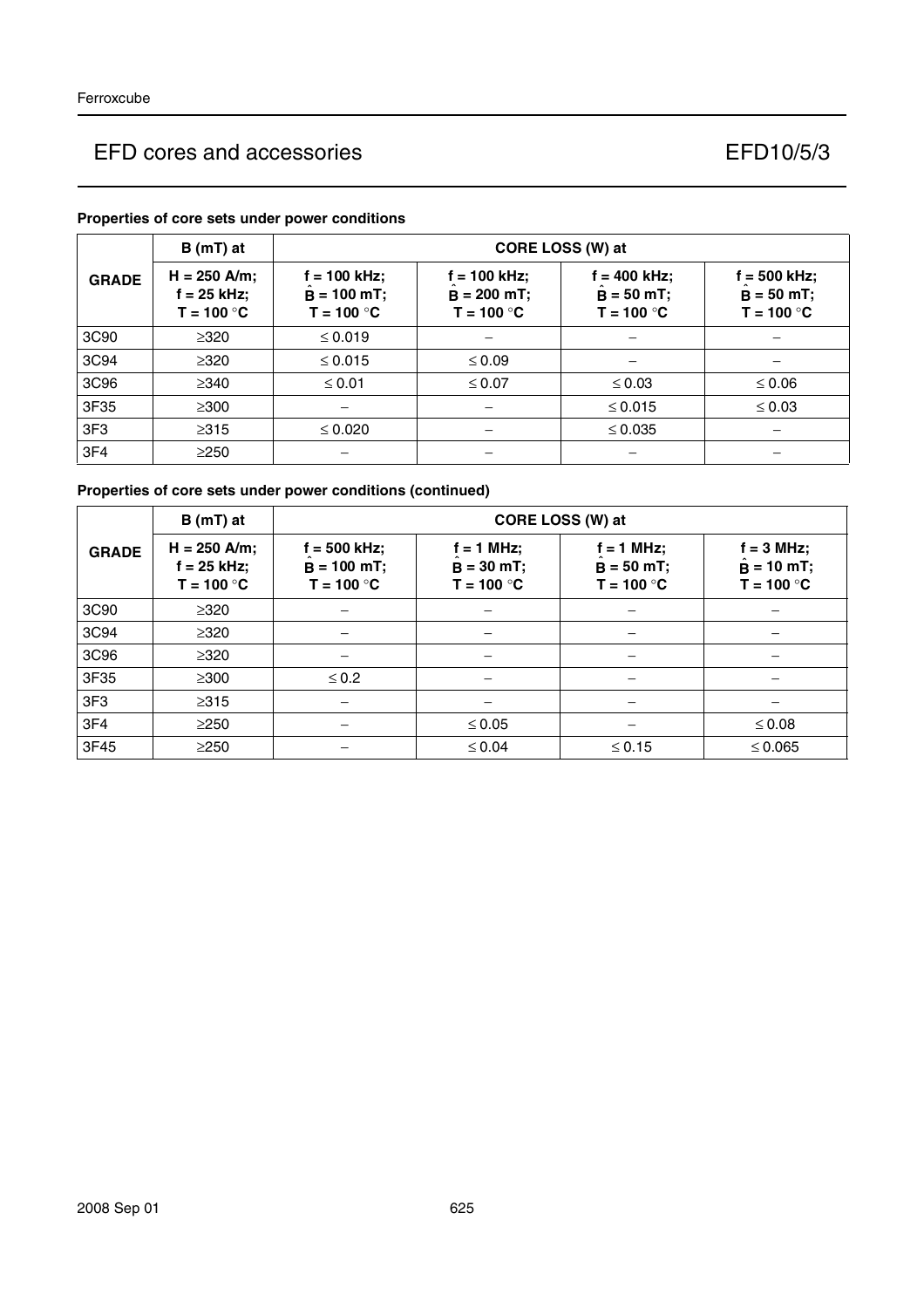## **COIL FORMERS**

## **General data**

| <b>PARAMETER</b>              | <b>SPECIFICATION</b>                                                                                                       |
|-------------------------------|----------------------------------------------------------------------------------------------------------------------------|
| l Coil former material        | liquid crystal polymer (LCP), glass reinforced, flame retardant in accordance with<br>"UL 94V-0"; UL file number E54705(M) |
| Solder pad material           | copper-tin alloy (CuSn), tin (Sn) plated                                                                                   |
| Maximum operating temperature | 155 °C, <i>"IEC 60085"</i> , class F                                                                                       |
| Resistance to soldering heat  | "IEC 60068-2-20", Part 2, Test Tb, method 1B: 350 °C, 3.5 s                                                                |
| Solderability                 | "IEC 60068-2-20", Part 2, Test Ta, method 1: 235 °C, 2 s                                                                   |



#### **Winding data and area product for EFD10/5/3 coil former (SMD) with 8-solder pads**

| <b>NUMBER</b><br>ΟF<br><b>SECTIONS</b> | <b>NUMBER</b><br><b>OF SOLDER</b><br><b>PADS</b> | <b>MINIMUM</b><br><b>WINDING</b><br><b>AREA</b><br>(mm <sup>2</sup> ) | <b>MINIMUM</b><br><b>WINDING</b><br><b>WIDTH</b><br>(mm) | <b>AVERAGE</b><br><b>LENGTH OF</b><br>TURN<br>(mm) | <b>AREA</b><br><b>PRODUCT</b><br>Ae x Aw<br>$\textsf{(mm}^4)$ | <b>TYPE NUMBER</b> |
|----------------------------------------|--------------------------------------------------|-----------------------------------------------------------------------|----------------------------------------------------------|----------------------------------------------------|---------------------------------------------------------------|--------------------|
|                                        |                                                  | 4.2                                                                   | 6.05                                                     | 14.8                                               | 30.24                                                         | CPHS-EFD10-1S-8P   |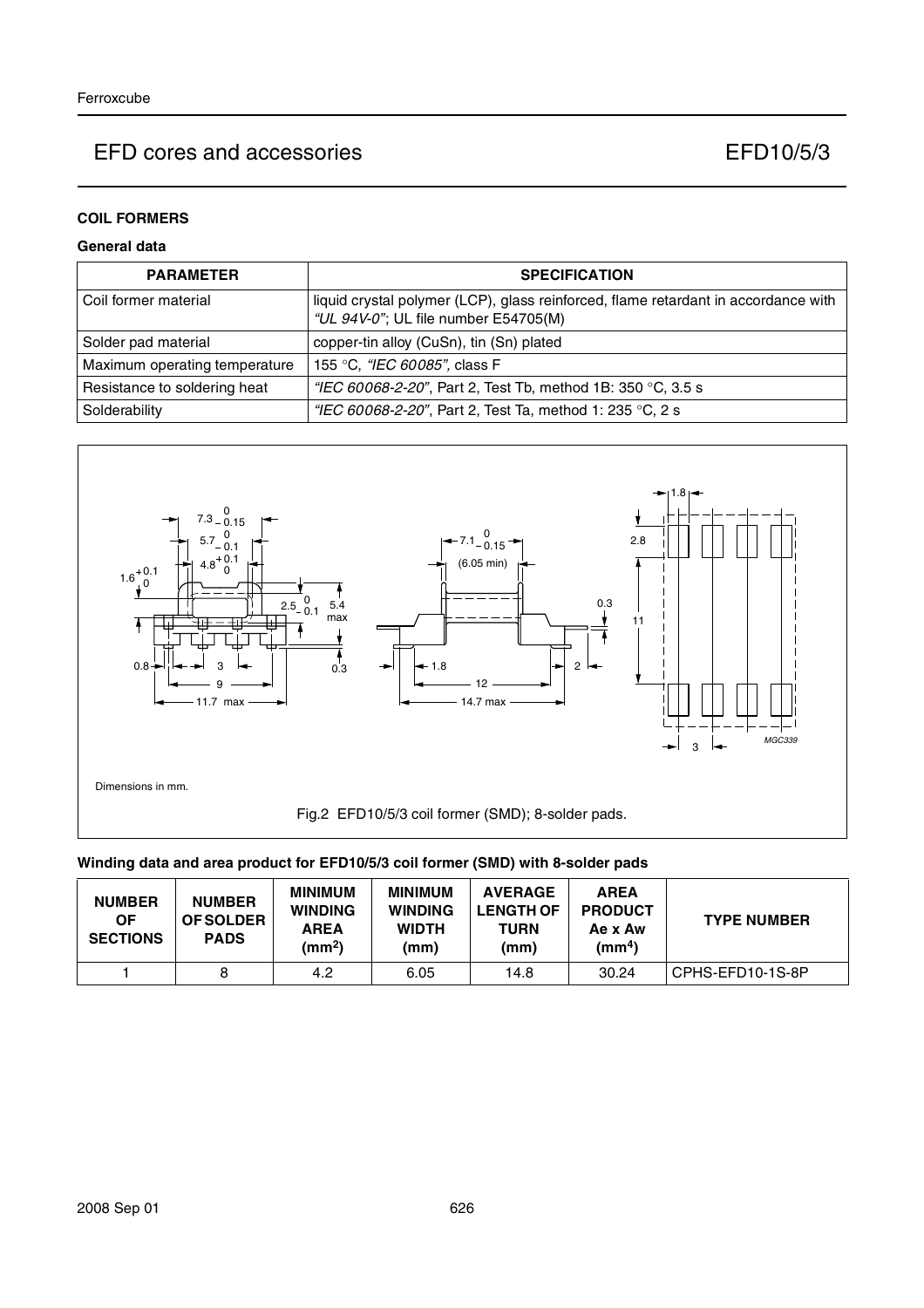### **MOUNTING PARTS**

### **General data**

| ITEM    | <b>REMARKS</b>                               | <b>FIGURE</b> | <b>TYPE NUMBER</b> |
|---------|----------------------------------------------|---------------|--------------------|
| l Clamp | stainless steel (CrNi); clamping force ≈15 N |               | CLM-EFD10          |